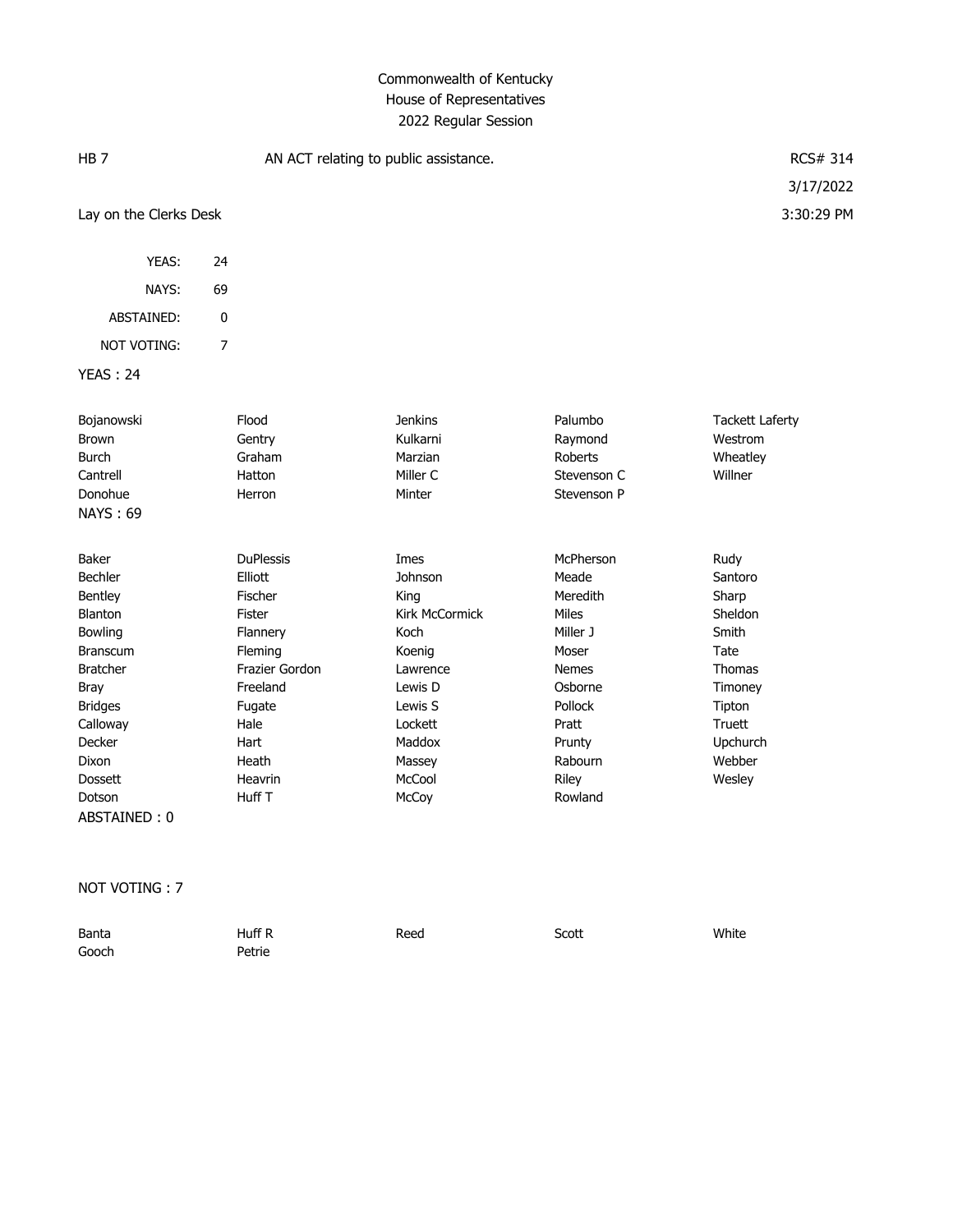| HB <sub>7</sub>                                                                                                                                                                                                 | AN ACT relating to public assistance.                                                                                                                         |                                                                                                                                            |                                                                                                                                                | RCS# 315<br>3/17/2022                                                                                                                    |
|-----------------------------------------------------------------------------------------------------------------------------------------------------------------------------------------------------------------|---------------------------------------------------------------------------------------------------------------------------------------------------------------|--------------------------------------------------------------------------------------------------------------------------------------------|------------------------------------------------------------------------------------------------------------------------------------------------|------------------------------------------------------------------------------------------------------------------------------------------|
| Pass                                                                                                                                                                                                            |                                                                                                                                                               |                                                                                                                                            |                                                                                                                                                | 3:37:26 PM                                                                                                                               |
| YEAS:                                                                                                                                                                                                           | 71                                                                                                                                                            |                                                                                                                                            |                                                                                                                                                |                                                                                                                                          |
| NAYS:                                                                                                                                                                                                           | 26                                                                                                                                                            |                                                                                                                                            |                                                                                                                                                |                                                                                                                                          |
| ABSTAINED:                                                                                                                                                                                                      | $\pmb{0}$                                                                                                                                                     |                                                                                                                                            |                                                                                                                                                |                                                                                                                                          |
| <b>NOT VOTING:</b>                                                                                                                                                                                              | 3                                                                                                                                                             |                                                                                                                                            |                                                                                                                                                |                                                                                                                                          |
| <b>YEAS: 71</b>                                                                                                                                                                                                 |                                                                                                                                                               |                                                                                                                                            |                                                                                                                                                |                                                                                                                                          |
| Baker<br>Banta<br>Bechler<br>Bentley<br>Blanton<br>Bowling<br><b>Branscum</b><br><b>Bratcher</b><br><b>Bray</b><br><b>Bridges</b><br>Calloway<br>Decker<br>Dixon<br><b>Dossett</b><br>Dotson<br><b>NAYS: 26</b> | <b>DuPlessis</b><br>Elliott<br>Fischer<br>Fister<br>Flannery<br>Fleming<br>Frazier Gordon<br>Freeland<br>Fugate<br>Hale<br>Hart<br>Heath<br>Heavrin<br>Huff T | Imes<br>Johnson<br>King<br>Koch<br>Koenig<br>Lawrence<br>Lewis D<br>Lewis S<br>Lockett<br>Maddox<br>Massey<br>McCool<br>McCoy<br>McPherson | Meade<br>Meredith<br>Miles<br>Miller J<br>Moser<br><b>Nemes</b><br>Osborne<br>Petrie<br>Pollock<br>Pratt<br>Prunty<br>Rabourn<br>Reed<br>Riley | Rowland<br>Rudy<br>Santoro<br>Sharp<br>Sheldon<br>Smith<br>Tate<br>Thomas<br>Timoney<br>Tipton<br>Truett<br>Upchurch<br>Webber<br>Wesley |
| Bojanowski<br><b>Brown</b><br><b>Burch</b><br>Cantrell<br>Donohue<br>Flood<br>ABSTAINED: 0                                                                                                                      | Gentry<br>Graham<br>Hatton<br>Herron<br><b>Jenkins</b>                                                                                                        | Kirk McCormick<br>Kulkarni<br>Marzian<br>Miller C<br>Minter                                                                                | Palumbo<br>Raymond<br>Roberts<br>Scott<br>Stevenson C                                                                                          | Stevenson P<br><b>Tackett Laferty</b><br>Westrom<br>Wheatley<br>Willner                                                                  |

#### NOT VOTING : 3

Gooch Huff R White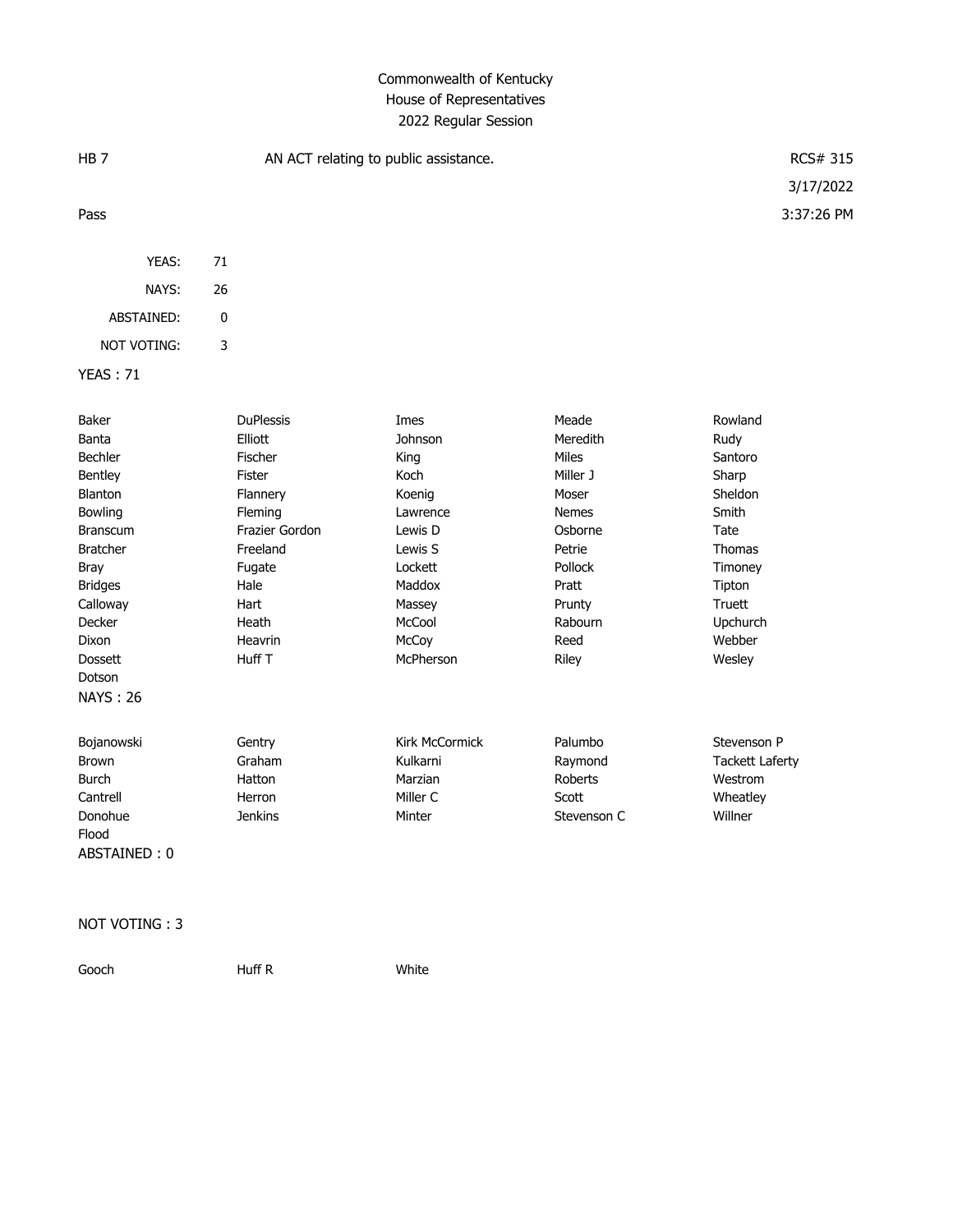# **COMMONWEALTH OF KENTUCKY SENATE 2022 Regular Session**

| HB <sub>7</sub>                                                                      | AN ACT relating to public assistance. |                                                                |                                                                            |                                                             | RSN# 2295<br>3/30/2022 |
|--------------------------------------------------------------------------------------|---------------------------------------|----------------------------------------------------------------|----------------------------------------------------------------------------|-------------------------------------------------------------|------------------------|
|                                                                                      | PASS HB 7 w/ scs1 sfa1 scta1          |                                                                |                                                                            |                                                             |                        |
| YEAS:                                                                                | 24                                    |                                                                |                                                                            |                                                             |                        |
| NAYS:                                                                                | 12                                    |                                                                |                                                                            |                                                             |                        |
| PASSES:                                                                              | $\pmb{0}$                             |                                                                |                                                                            |                                                             |                        |
| NOT VOTING:                                                                          | $\overline{2}$                        |                                                                |                                                                            |                                                             |                        |
| <b>YEAS: 24</b>                                                                      |                                       |                                                                |                                                                            |                                                             |                        |
| Alvarado<br>Carpenter<br>Carroll<br>Castlen<br>Douglas<br>Girdler<br><b>NAYS: 12</b> |                                       | Givens<br>Higdon<br>Hornback<br>Howell<br>McDaniel<br>Meredith | Mills<br><b>Nemes</b><br>Raque Adams<br>Schickel<br>Schroder<br>Southworth | <b>Stivers</b><br>Storm<br>Thayer<br>West<br>Wilson<br>Wise |                        |
| Berg<br>Harper Angel<br>McGarvey<br>PASSES: 0                                        |                                       | Neal<br>Parrett<br>Smith                                       | <b>Thomas</b><br>Turner<br>Webb                                            | Westerfield<br>Wheeler<br>Yates                             |                        |

#### NOT VOTING : 2

Embry Kerr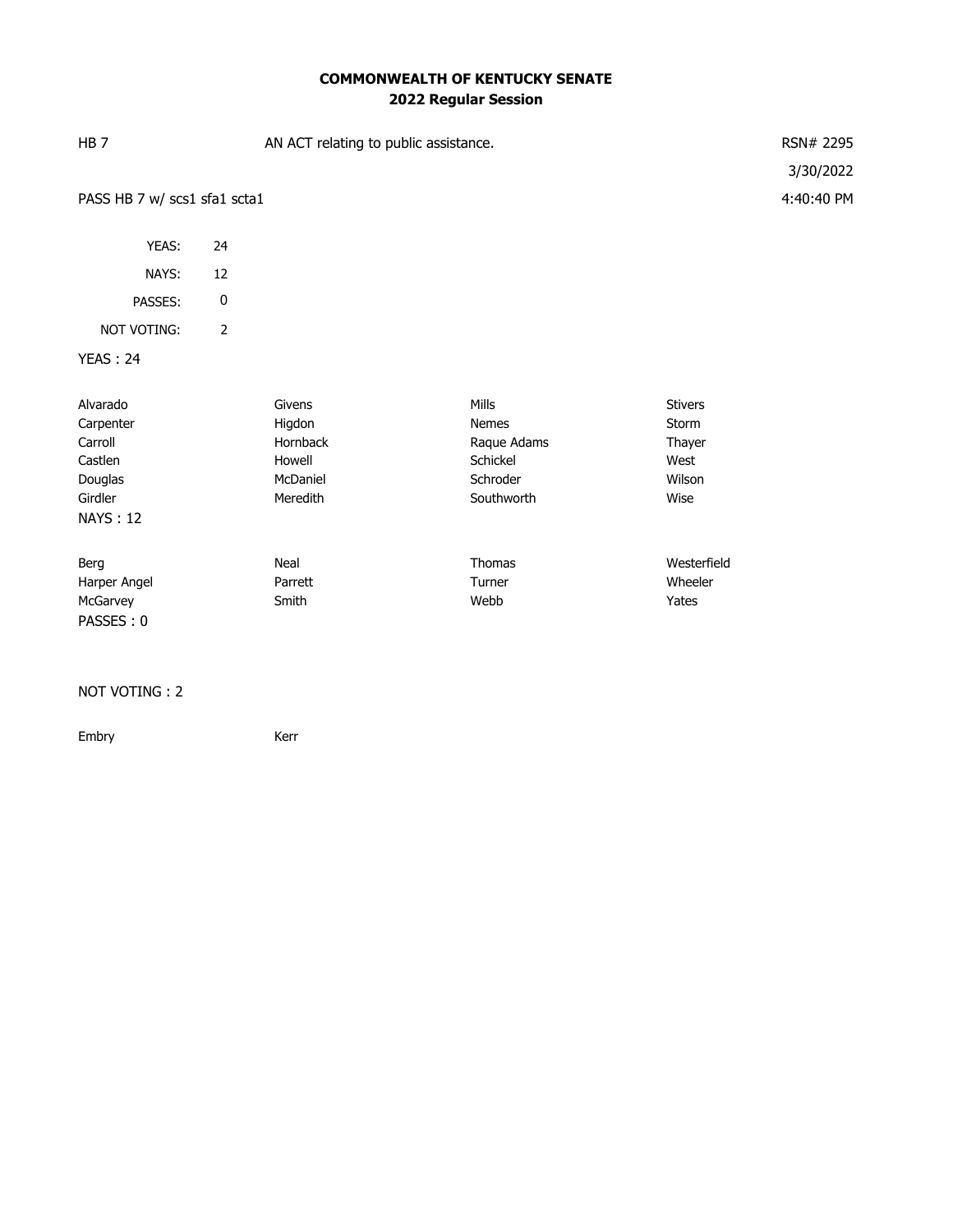| HB <sub>7</sub> |                | AN ACT relating to public assistance. |              | <b>RCS# 510</b>        |
|-----------------|----------------|---------------------------------------|--------------|------------------------|
|                 |                |                                       |              | 3/30/2022              |
| Final Passage   |                |                                       |              | 7:48:05 PM             |
| YEAS:           | 70             |                                       |              |                        |
| NAYS:           | 22             |                                       |              |                        |
| ABSTAINED:      | $\mathbf 0$    |                                       |              |                        |
| NOT VOTING:     | 8              |                                       |              |                        |
| <b>YEAS: 70</b> |                |                                       |              |                        |
| Baker           | Elliott        | Imes                                  | Meade        | Rowland                |
| Banta           | Fischer        | Johnson                               | Meredith     | Rudy                   |
| Bechler         | Fister         | King                                  | Miles        | Santoro                |
| Bentley         | Flannery       | Kirk McCormick                        | Miller J     | Sharp                  |
| Blanton         | Fleming        | Koch                                  | Moser        | Sheldon                |
| <b>Bowling</b>  | Frazier Gordon | Lawrence                              | <b>Nemes</b> | Smith                  |
| <b>Branscum</b> | Freeland       | Lewis D                               | Osborne      | Tate                   |
| <b>Bratcher</b> | Fugate         | Lewis S                               | Petrie       | Thomas                 |
| <b>Bray</b>     | Gooch          | Lockett                               | Pollock      | Timoney                |
| Calloway        | Hale           | Maddox                                | Pratt        | Tipton                 |
| Decker          | Hart           | Massey                                | Prunty       | Truett                 |
| <b>Dixon</b>    | Heath          | McCool                                | Rabourn      | Upchurch               |
| <b>Dossett</b>  | Heavrin        | McCoy                                 | Reed         | Webber                 |
| Dotson          | Huff T         | McPherson                             | Riley        | Wesley                 |
| <b>NAYS: 22</b> |                |                                       |              |                        |
| Bojanowski      | Graham         | Miller C                              | Roberts      | <b>Tackett Laferty</b> |
| <b>Brown</b>    | Hatton         | Minter                                | Scott        | Westrom                |
| Cantrell        | Herron         | Palumbo                               | Stevenson C  | Wheatley               |
| Donohue         | <b>Jenkins</b> | Raymond                               | Stevenson P  | Willner                |
| Gentry          | Kulkarni       |                                       |              |                        |
| ABSTAINED: 0    |                |                                       |              |                        |

NOT VOTING : 8

| <b>Bridges</b> | <b>DuPlessis</b> | Huff R | Marzian | White |
|----------------|------------------|--------|---------|-------|
| Burch          | Flood            | Koenig |         |       |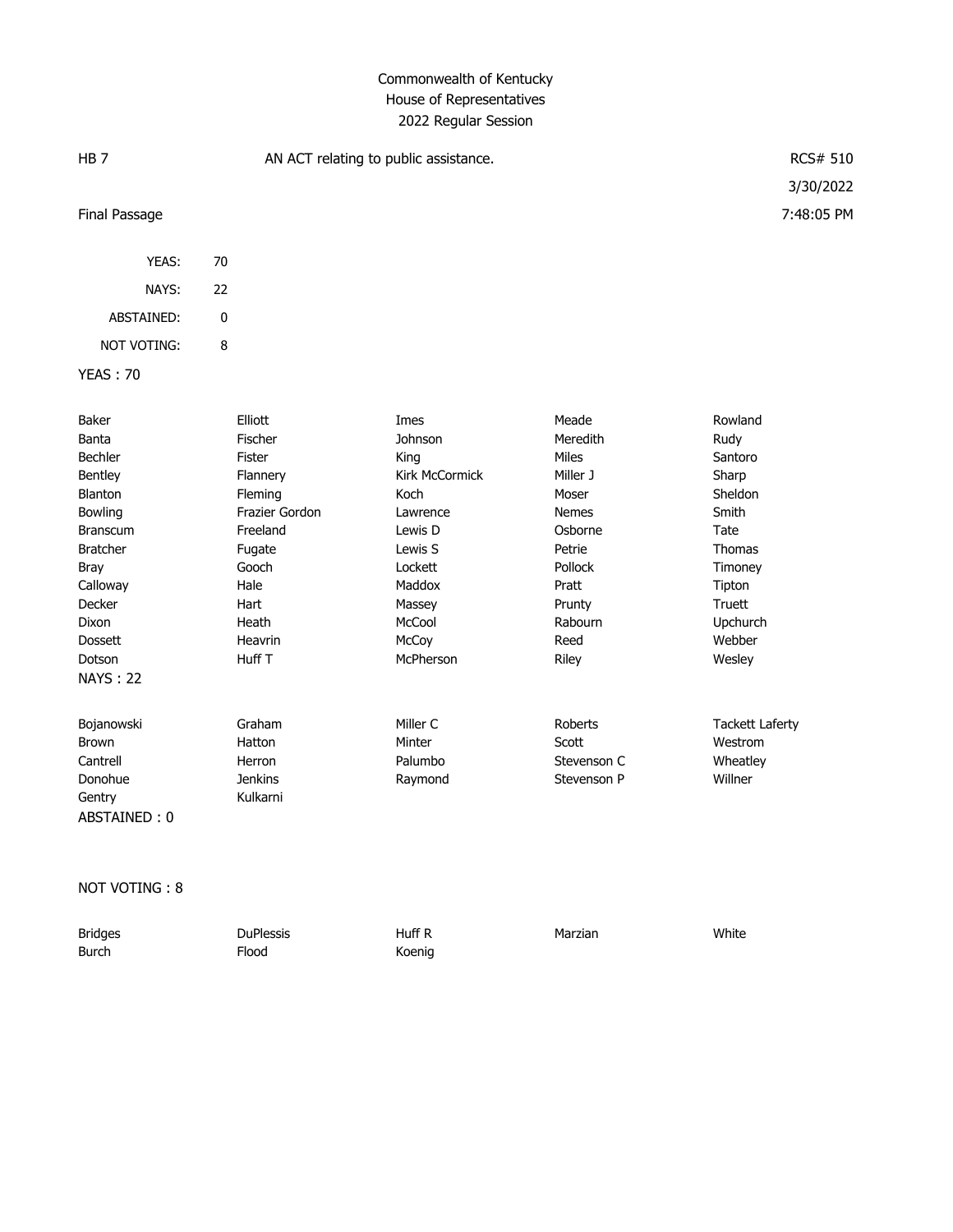| HB <sub>7</sub>                                                                                                                                                                                                        | AN ACT relating to welfare and family services. |                                                                                                                                                                        |                                                                                                                                                                  | RCS# 537<br>4/13/2022                                                                                                                                       |                                                                                                                                                 |
|------------------------------------------------------------------------------------------------------------------------------------------------------------------------------------------------------------------------|-------------------------------------------------|------------------------------------------------------------------------------------------------------------------------------------------------------------------------|------------------------------------------------------------------------------------------------------------------------------------------------------------------|-------------------------------------------------------------------------------------------------------------------------------------------------------------|-------------------------------------------------------------------------------------------------------------------------------------------------|
| Veto Override                                                                                                                                                                                                          |                                                 |                                                                                                                                                                        |                                                                                                                                                                  |                                                                                                                                                             | 2:18:25 PM                                                                                                                                      |
| YEAS:                                                                                                                                                                                                                  | 74                                              |                                                                                                                                                                        |                                                                                                                                                                  |                                                                                                                                                             |                                                                                                                                                 |
| NAYS:                                                                                                                                                                                                                  | 24                                              |                                                                                                                                                                        |                                                                                                                                                                  |                                                                                                                                                             |                                                                                                                                                 |
| ABSTAINED:                                                                                                                                                                                                             | $\mathbf 0$                                     |                                                                                                                                                                        |                                                                                                                                                                  |                                                                                                                                                             |                                                                                                                                                 |
| NOT VOTING:                                                                                                                                                                                                            | $\overline{2}$                                  |                                                                                                                                                                        |                                                                                                                                                                  |                                                                                                                                                             |                                                                                                                                                 |
| <b>YEAS: 74</b>                                                                                                                                                                                                        |                                                 |                                                                                                                                                                        |                                                                                                                                                                  |                                                                                                                                                             |                                                                                                                                                 |
| Baker<br>Banta<br><b>Bechler</b><br>Bentley<br>Blanton<br>Bowling<br><b>Branscum</b><br><b>Bratcher</b><br><b>Bray</b><br><b>Bridges</b><br>Calloway<br>Decker<br>Dixon<br><b>Dossett</b><br>Dotson<br><b>NAYS: 24</b> |                                                 | <b>DuPlessis</b><br>Elliott<br>Fischer<br>Fister<br>Flannery<br>Fleming<br>Frazier Gordon<br>Freeland<br>Fugate<br>Gooch<br>Hale<br>Hart<br>Heath<br>Heavrin<br>Huff R | Huff T<br>Imes<br><b>Johnson</b><br>King<br>Kirk McCormick<br>Koch<br>Koenig<br>Lawrence<br>Lewis D<br>Lewis S<br>Lockett<br>Maddox<br>Massey<br>McCool<br>McCoy | McPherson<br>Meade<br>Meredith<br>Miles<br>Miller J<br>Moser<br><b>Nemes</b><br>Osborne<br>Petrie<br>Pollock<br>Pratt<br>Prunty<br>Rabourn<br>Reed<br>Riley | Rowland<br>Rudy<br>Santoro<br>Sharp<br>Sheldon<br>Smith<br>Tate<br><b>Thomas</b><br>Timoney<br>Tipton<br>Truett<br>Upchurch<br>Webber<br>Wesley |
| Bojanowski<br>Brown<br><b>Burch</b><br>Cantrell<br>Donohue<br>ABSTAINED: 0                                                                                                                                             |                                                 | Flood<br>Gentry<br>Graham<br>Hatton<br>Herron                                                                                                                          | <b>Jenkins</b><br>Kulkarni<br>Marzian<br>Minter<br>Palumbo                                                                                                       | Raymond<br>Roberts<br>Scott<br>Stevenson C<br>Stevenson P                                                                                                   | <b>Tackett Laferty</b><br>Westrom<br>Wheatley<br>Willner                                                                                        |

#### NOT VOTING : 2

Miller C White